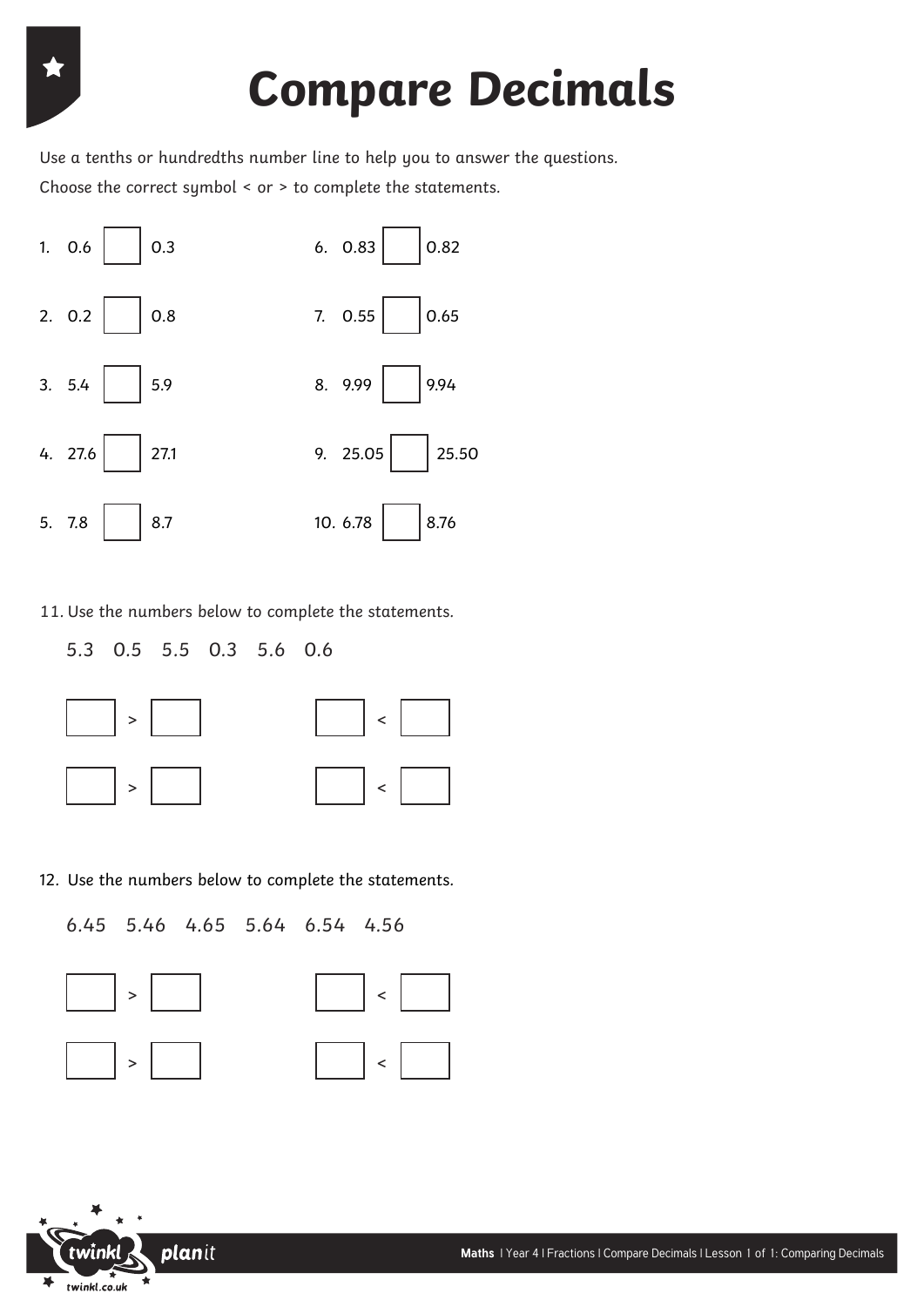## Compare Decimals **Answers**

Choose the correct symbol  $\langle$  or  $\rangle$  to complete the statements. Use a tenths or hundredths number line to help you to answer the questions.



11. Use the numbers below to complete the statements.

5.3 0.5 5.5 0.3 5.6 0.6

### **Any 2 of these answers below: Any 2 of these answers below:**



planit

twînkl

twinkl.co.uk

 $\blacktriangleright$ 

| $\vert$ 0.3 $\vert$               | $\frac{1}{2}$ 0.5                                                             |
|-----------------------------------|-------------------------------------------------------------------------------|
| $\vert$ 0.3 $\vert$               | $\epsilon$ 0.6                                                                |
| $\vert$ 0.3 $\vert$               | $\begin{array}{ c c } \hline \textbf{5.3} \end{array}$                        |
| $\vert$ 0.3 $\vert$               | $\begin{array}{ c c } \hline \texttt{.5} & \texttt{5.5} \\\hline \end{array}$ |
| $\vert$ 0.3 $\vert$               | $\begin{array}{ c c } \hline \textbf{5.6} \end{array}$                        |
| $\vert$ 0.5 $\vert$               | $\begin{array}{ c c } \hline \textbf{.6} & \textbf{0.6} \end{array}$          |
| $\left\lceil$ 0.5 $\right\rfloor$ | $\begin{array}{ c c } \hline \textbf{5.3} \end{array}$                        |
| $\vert$ 0.5 $\vert$               | $\begin{array}{ c c } \hline \texttt{5.5} \end{array}$                        |
| $\vert$ 0.5 $\vert$               | $\langle$ 5.6                                                                 |
| $\vert$ 0.6 $\vert$               | $\langle$ 5.3                                                                 |

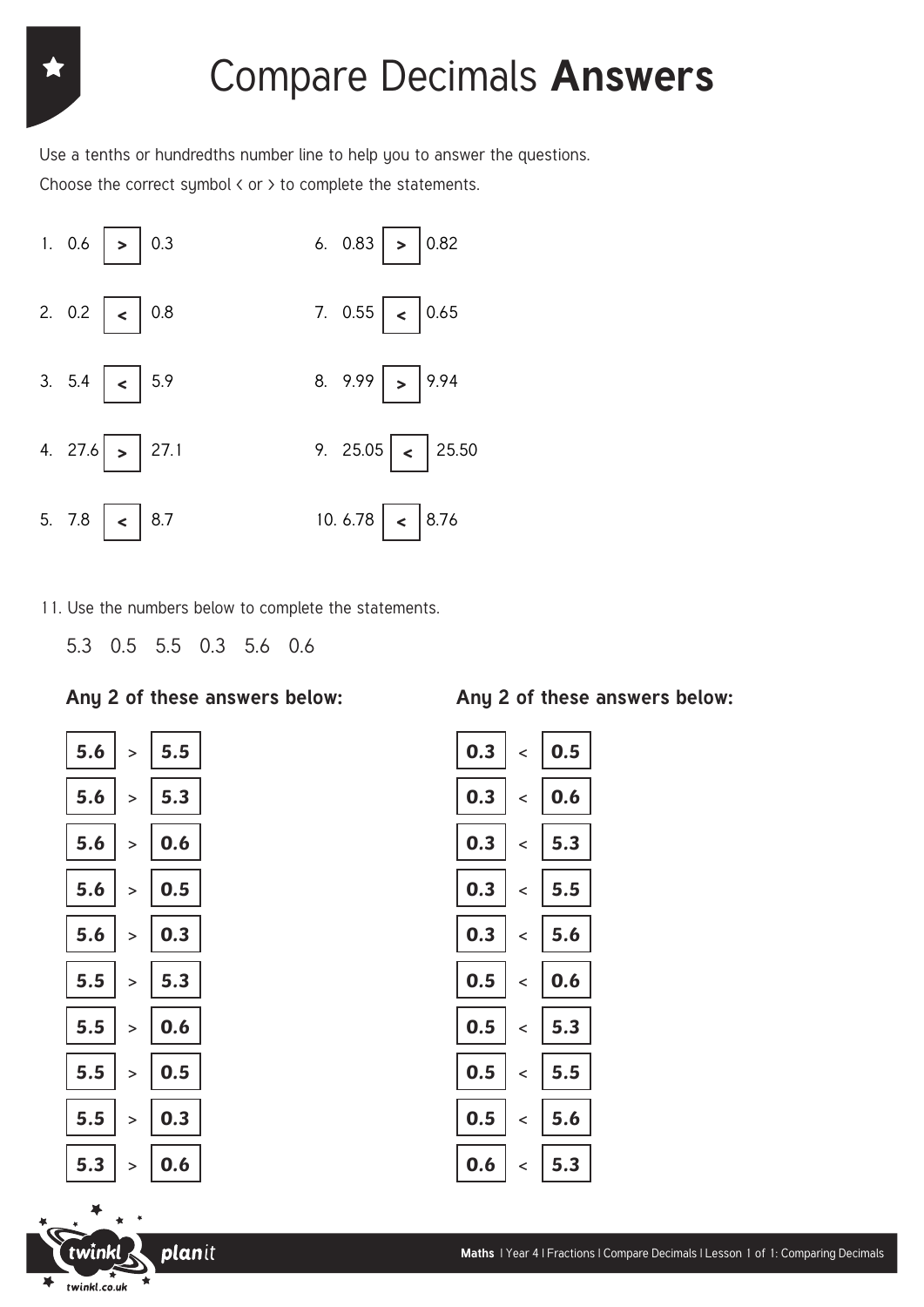

| 0.5         |  | $\mid$ 0.6 $\mid$ < $\mid$ 5.5 $\mid$     |
|-------------|--|-------------------------------------------|
| 0.3 $\vert$ |  | $\vert$ 0.6 $\vert$ < $\vert$ 5.6 $\vert$ |
| 0.5 $\vert$ |  | 5.3  < 5.5                                |
| 0.3 $ $     |  | 5.3  <  5.6                               |
| 0.3         |  | 5.5  <  5.6                               |

12. Use the numbers below to complete the statements.

6.45 5.46 4.65 5.64 6.54 4.56

### **Any 2 of these answers below: Any 2 of these answers below:**

> > > > > **6.54**  $\vert$  >  $\vert$  **6.45**  $\vert$  **4.56**  $\vert$  4.56  $\vert$  4.56 > > > > > > > > > **6.54 6.54 6.54 6.54 6.45 6.45 6.45 6.45 5.64 5.64 5.64 5.46 5.46 4.65 6.45**

 $\blacktriangleright$ 

twinkl

twinkl.co.uk

 $\blacktriangleright$ 

planit

飞

| 6.45 | 4.56 | $\overline{\phantom{a}}$ | 4.56 |
|------|------|--------------------------|------|
| 5.64 | 4.56 | $\overline{\phantom{a}}$ | 5.46 |
| 5.46 | 4.56 | $\overline{a}$           | 5.64 |
| 4.65 | 4.56 | $\overline{a}$           | 6.45 |
| 4.56 | 4.56 | $\prec$                  | 6.54 |
| 5.64 | 4.65 | $\overline{a}$           | 5.46 |
| 5.46 | 4.65 | $\overline{a}$           | 5.64 |
| 4.65 | 4.65 | $\overline{a}$           | 6.45 |
| 4.56 | 4.65 | $\prec$                  | 6.54 |
| 5.46 | 5.46 | $\prec$                  | 5.64 |
| 4.65 | 5.46 | $\overline{a}$           | 6.45 |
| 4.56 | 5.46 | $\prec$                  | 6.54 |
| 4.65 | 5.64 | $\prec$                  | 6.45 |
| 4.56 | 5.64 | $\prec$                  | 6.54 |
| 4.56 | 6.45 | $\prec$                  | 6.54 |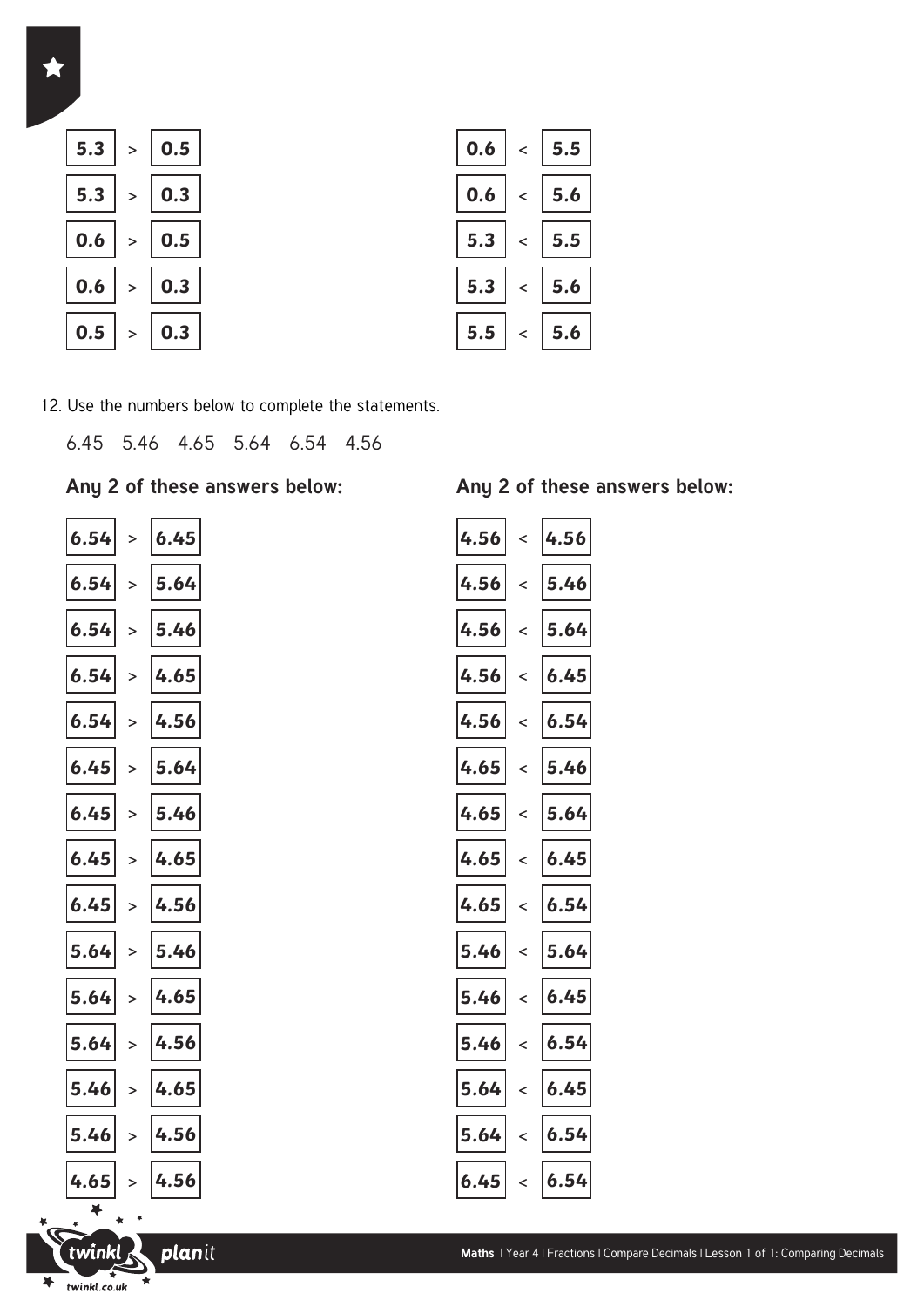

## **Compare Decimals**

1. Use the numbers below and < and > symbols to create greater than and less than statements. Can you find every possibility?

**5.3 0.5 5.5 0.3 5.6 0.6**

2. Use the numbers below and < and > symbols to create greater than and less than statements. Can you find every possibility?

**6.45 5.46 4.65 5.64 6.54 4.56** 

- 3. Can you put all the numbers from both sets in order from smallest to largest?
- 4. Complete the statements below using each of the numbers above only once.

**34.5 32.9 32.69 34.01 32.61**